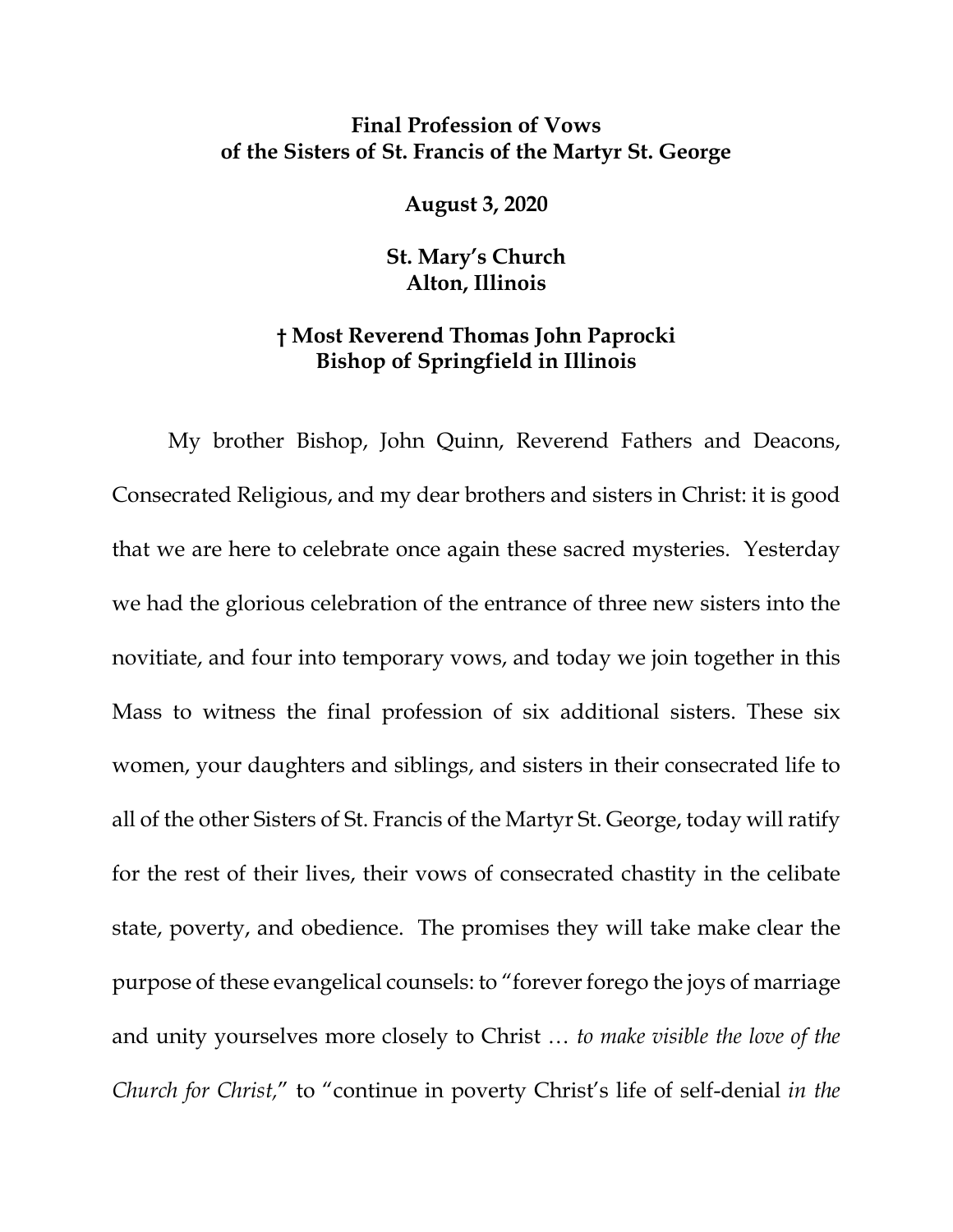*service of others,*" and "through your obedience in this Community, at the call of the Church, *to build up the Kingdom of God.*"

Celibate chastity to make visible the love of the Church for Christ … Poverty to continue Christ's self-denial and service … and Obedience to build up the Kingdom of God. Each of these vows, my dear sisters, you have already taken, and for the past few years, you have lived them out. Yesterday, some of your fellow sisters made them in a preliminary way, making them, like yourselves, Junior Professed sisters. But today is the moment you make them for the rest of your lives, and so it is fitting that we contemplate this particular attribute, *permanence*, as we ask the Lord today to open our minds and hearts to the reality of these vows at this Mass.

Our world is allergic to permanence, to surrendering one's freedom, to commitment and obligation. We squirm at the thought of a two-year mobile-phone plan, much less the weight of a mortgage, or the surrender asked for in marriage. Our desire seems to stem from not knowing what, or who, will come along after today, and so we want to keep our options open, just in case something better turns up. Some would describe this as FOMO, fear-of-missing-out, yet the disease that afflicts our hearts goes deeper than seeking to always achieve the best option, or even to protect our freedom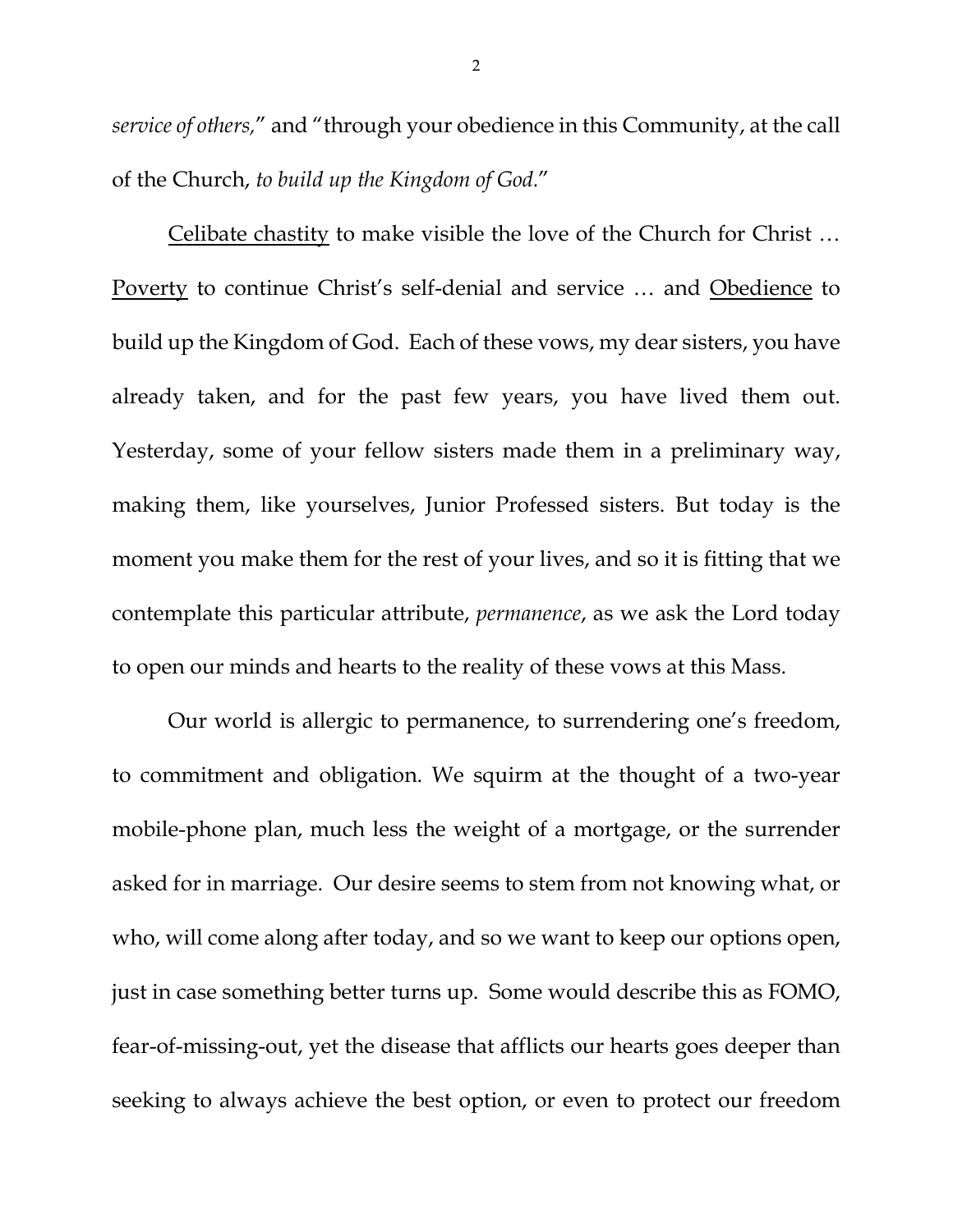from unnecessary commitments. Rather, we are afraid *to entrust ourselves* to someone, or something, beyond our control; *to give ourselves* away; fundamentally we are afraid *to love*. Because when we choose to love, we open our hearts to pain and rejection, the possibility of being not-loved in return, or worse, being denigrated, disdained, and discarded. Worse, it seems, when we choose to love permanently, we think we are all the more risking the depths of who we are, our worth, our dignity, our selves.

This tendency, this concupiscence, that shows itself in our unwillingness to commit, is not new. Ever since Satan in his pride said he would not serve, and Adam and Eve in their disobedience would not trust, we have constantly been afflicted with this aspect of Original Sin, and the propensity to trust ourselves instead of God, our plan instead of His, our future — not in His hands, but our own. Even creation itself seems now to groan under the burden of temporality and decay. It seems that sin has made all things passing, and our typical response to the situation has been not a turn back to God, but an attempt to grasp all the more tightly to the fleeting persons, possessions, and power that surround us. We search there for solid ground, but we fail to find it.

3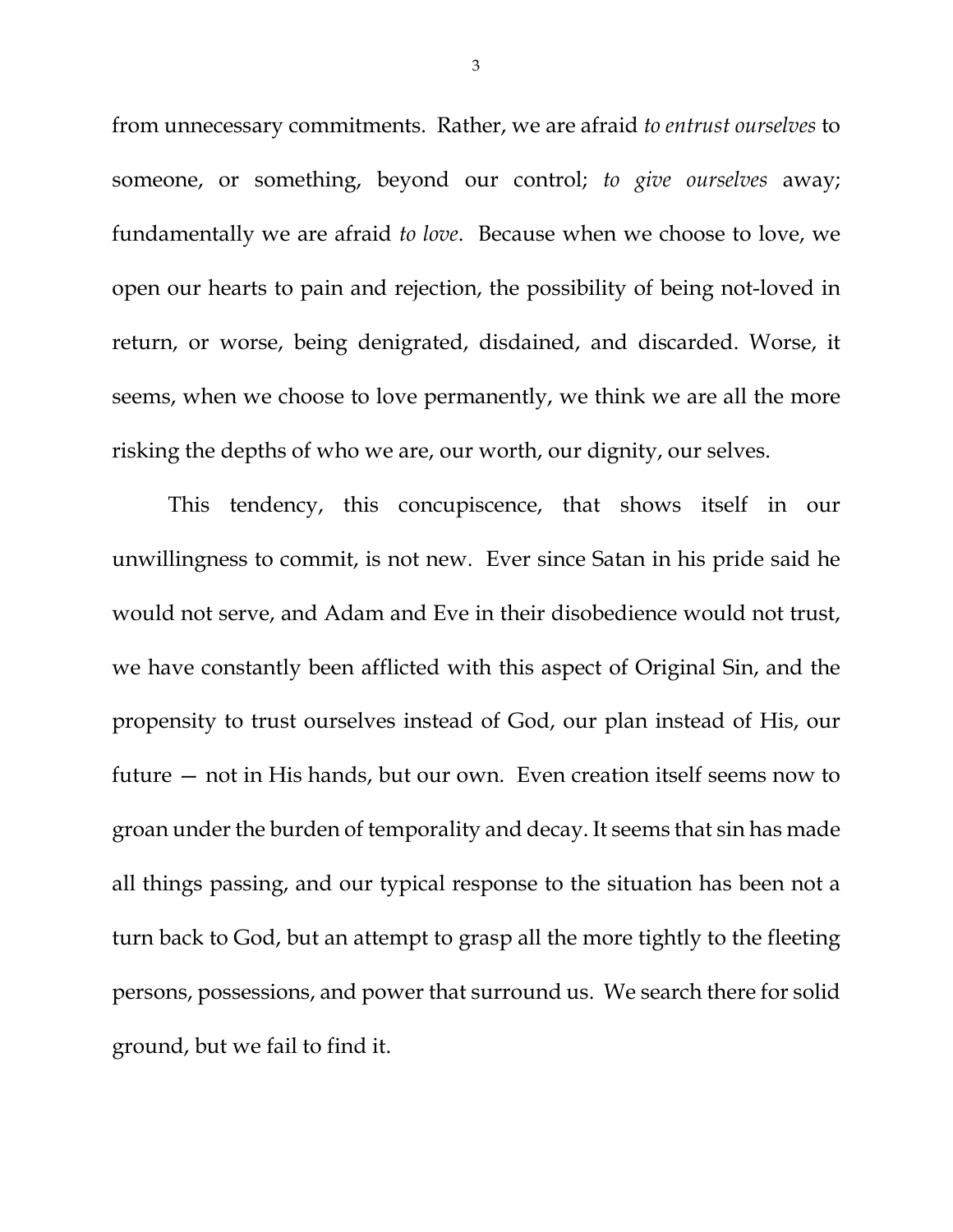Today, however, you make a choice in the opposite direction. Chastity, lived in the celibate state as a consecrated religious Sister; poverty, lived in the charism of St. Francis of Assisi; and obedience, lived in imitation of Christ himself, are three different ways to choose not the ephemeral, but that which is eternal; not the passing or incomplete, but that which is perfect and permanent, not the conditionally-given life, but a life totally-given, nothing held back. The truth you have discovered, and which you exemplify for all of us today, is that we are made for eternity, and nothing less than eternity will be sufficient to fill us. Your anthem could well be Saint Augustine's famous line: "you have made us for yourself, O, Lord, and our hearts are restless until they rest in you."

Yet your vows go even further than this! Many would look at the decision you make today and say, "Well, if it makes her happy…" And, yes, of course, joy is a byproduct of a life given to the Lord, so if anyone were to step into this Church right now, they could not help but feel the absolutely supernatural joy that saturates this place. But subjective happiness is not the end-goal; rather, eternal communion with God Himself is our ultimate aim. We do not follow God *because* He promises joy, or *because* He fulfills our

4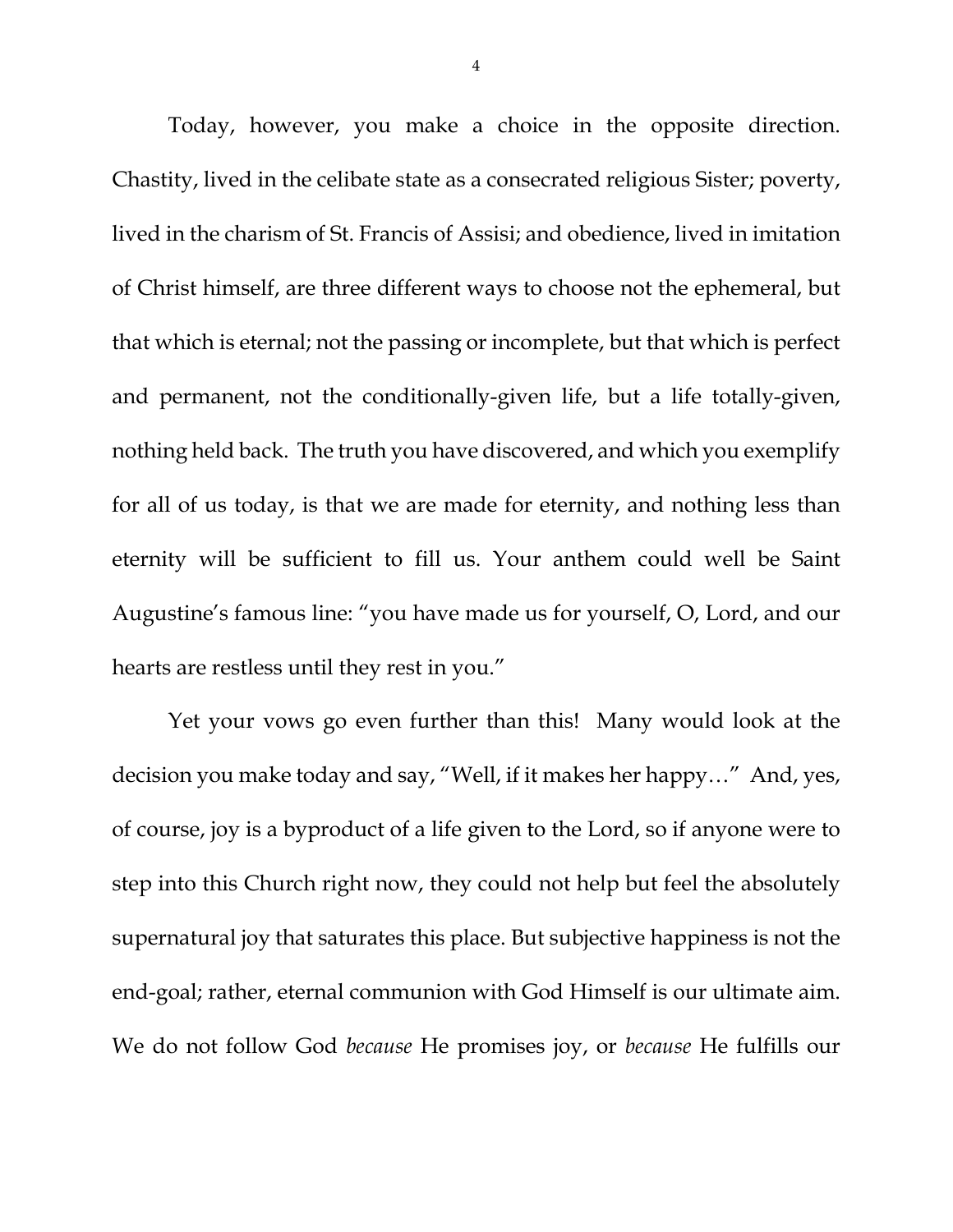hearts. Rather, we follow Him first, and in so doing we find that He fills us with joy, and fulfills every desire we have.

My dear sisters, Sister Mary Lucy Gantt, Sister Karol Marie Baumgarten, Sister Teresa Maria Leis, Sister Mary Francis Goodson, Sister Mary Caterina Vola, and Sister Mary Gemma Kissel, your vows remind all of us, and they protect in your own lives, that truth! Celibate chastity, poverty, obedience … none of these vows specifically assures you of happiness. Rather each of them assures you of something more fundamental than happiness: *Christ's love*. Celibate chastity: to make visible the *love* of the Church for Christ … Poverty: to continue *Christ's self-denial* and service … Obedience: to build up the *Kingdom of God*. The truth that they speak loud and clear to a world desperately hungry for it is this: that **Christ-like love is not conditional**, and *Christ-like lives cannot be conditional either*.

Our fear to commit, our distaste for obligation, our unwillingness to surrender … all of those things come from a fear that we will *lose love*. And so, in the fullness of time, it is God Himself Who comes to our rescue, to promise definitively, forever, eternally, that His covenantal love for us *will never end*. He surrenders His freedom to incorporate ours into it. He offers His life so that we might live ours in Him. He offers His love no matter the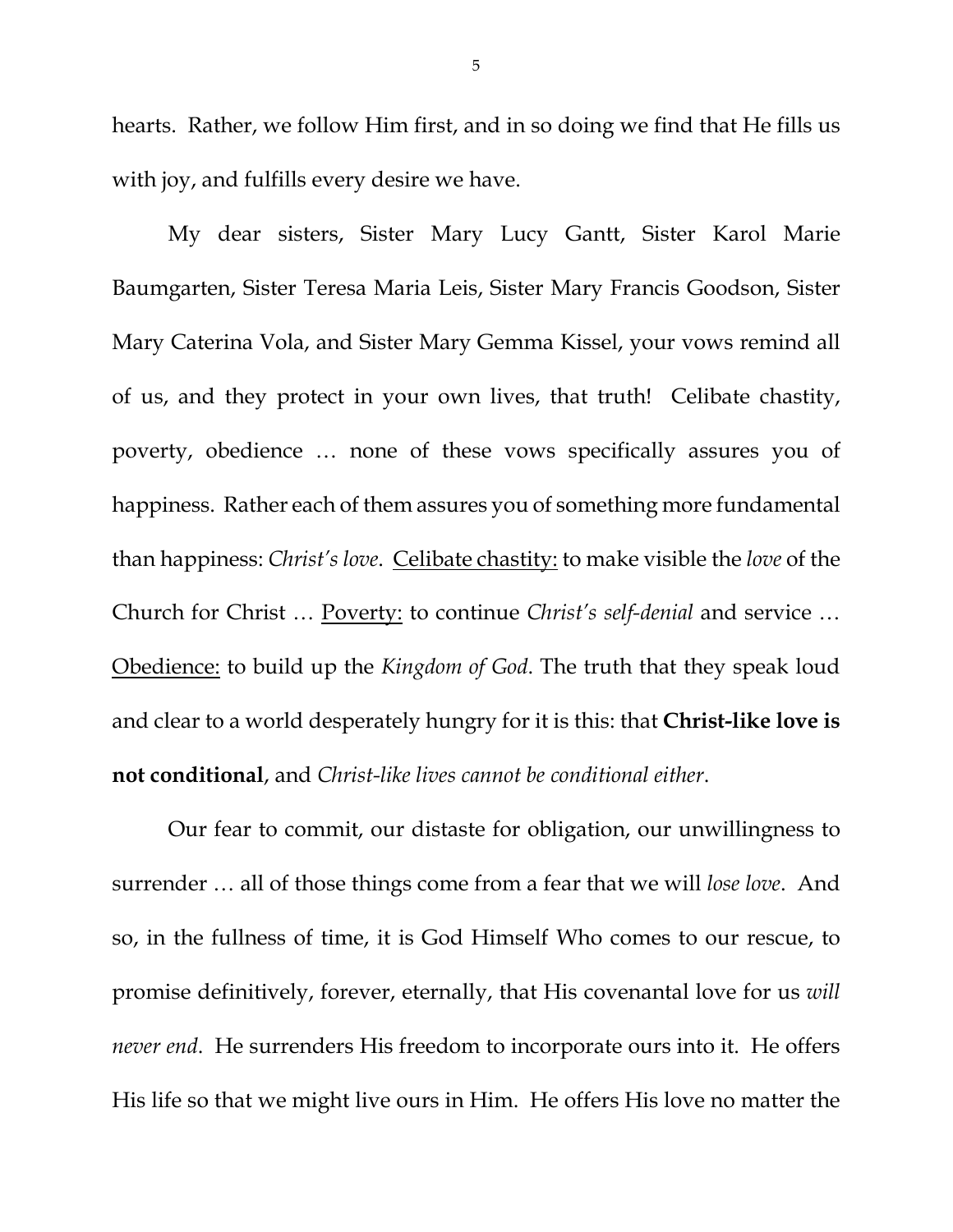cost, and no matter the rejection, so that we might begin to trust again, and might slowly open our hearts again to our Heavenly Father.

He can barely say it any more clearly than in our readings for this Mass: from Hosea: "I will betroth you to me forever … with justice and with judgement … with loyalty and with compassion … with fidelity, and you will know that I am the Lord." From St. Paul: "[H]e chose us in him before the foundation of the world, that we should be holy and blameless before him. He destined us in love to be his sons through Jesus Christ." From Our Savior Himself: "I made known to them your name, and I will make it known, that the love with which you have loved me may be in them, and I in them."

But God *does* say it more clearly, when at every Mass the priests repeats Christ's words, "*This is my body which will be given up for you … this is the chalice of my blood, the blood of the new and eternal covenant.*"

My dear sisters, and all of us here present, let us choose this day, resolutely, freely, fully, to entrust ourselves to God. Open wide the doors of your hearts to Him; we will lose nothing in doing so. Rather, we will be brought back into the freedom of the sons and daughters of God, and made more open to the never-ending Love God holds for each of us.